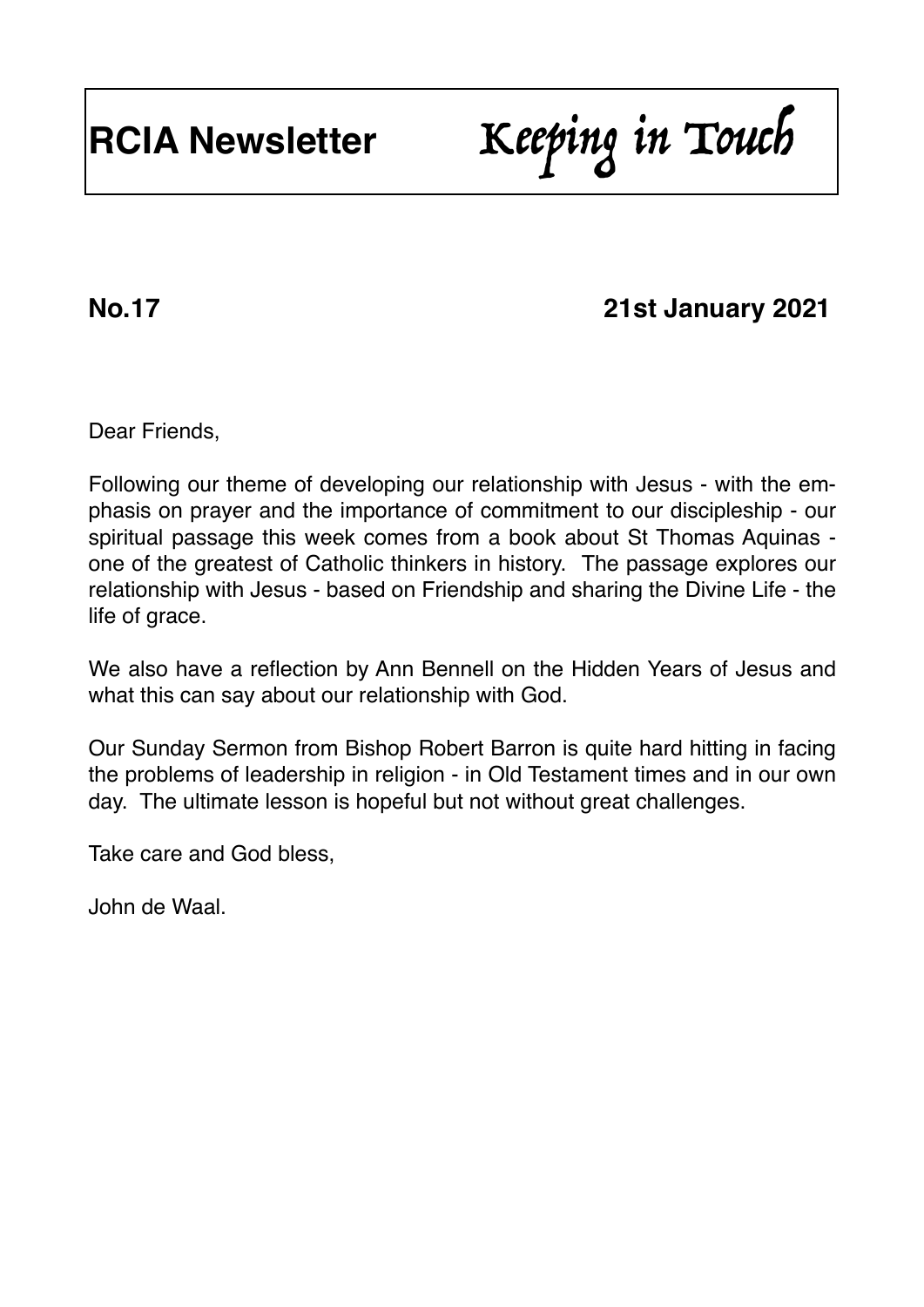## **Our Friendship with Jesus.**

"The love of friends is only possible on the basis of fundamental equality of status between them.

In St John's Gospel Jesus tells his disciples : 'I do not call you servants any more, because a servant does not know his master's business; I call you friends because I have made known to you everything I have learned from my Father.' (John 15 : 15)

In his lecture on this passage St Thomas explains that between God and human beings there can be no natural relations of friendship , because the inequality between God and creatures is as radical as any can be. It is infinite, that is, incalculable.

And it is worth noting that, for Thomas, this inequality is not in the first place the result of the Fall. The inequality between creature and Creator is even more "original" than any caused by original sin, and is such that God and human creatures cannot naturally share anything, above all they cannot share a common life.

Therefore, if Jesus proclaims that now his disciples are to be called "friends", this can only be because in some way the radical inequality of Creator and creature has been overcome, because there is, as it were, a *new* creation, establishing a new order of relationship between God and human beings.

Since, however, there is no possibility of that inequality being leveled by action on the part of the creature, it must be that the initiative has been taken on the part of God, entirely gratuitously, to make human creatures thus equal to the divine, so that friendship becomes a possiblity between them. Or as Thomas puts it : 'Only God can make us god-like'. Thus Thomas provides the foundations of his doctrine of grace, the entirely free gift of friendship with God, the life of God shared in friendship with human beings."

(From "Thomas Aquinas" by Denys Turner pp. 148 - 150).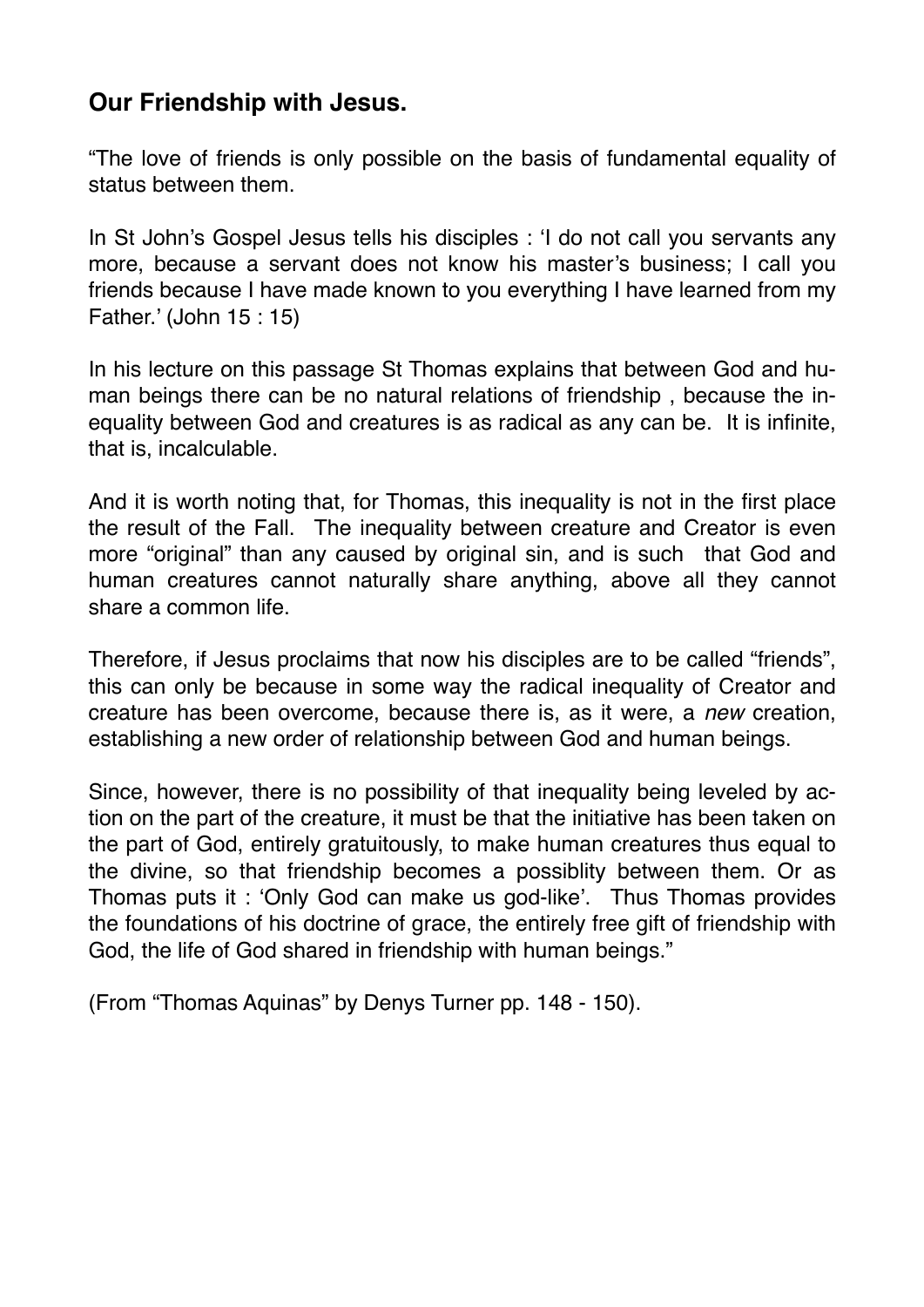## **The place of silence and quiet reflection in our relationship with Jesus.**

Some thoughts from Ann Bennell.

During Advent and over Christmas, I returned to some reflections by the famous chef Delia Smith (A Feast for Advent), which I have over the years found helpful.

On 30th December, she reflects on "The Holy Family and the Hidden Life". She draws our attention to the 30 years when The Holy Family lived and worked in Nazareth as something totally hidden from our view (except when Jesus stays behind in the temple), a time when Jesus was being filled "with wisdom and God's favour" quietly and unobtrusively. Delia encourages us to look at an address given by Saint Pope Paul VI in 1964 entitled Reflections at Nazareth.

"Here (Nazareth), in this school, one learns why it is necessary to have a spiritual rule of life, if one wishes to follow the teaching of the Gospel and become a disciple of Christ. May the silence of Nazareth teach us recollection, inwardness, the disposition to listen to good inspiration and teaching of true masters. May it teach us the need for, and the value of, preparation, of study and of meditation, of personal inner life of prayer which God alone sees in secret." In other words, we do not always have to be "doing" but simply "being" in the presence of God.

If in our busy lives we can find a time of silence and reflection, perhaps we can become channels of God's grace to others. The full address can be read at or downloaded at Papal Encyclicals Online – Reflections at Nazareth Pope Paul VI 1964.

I found reading this address very useful.

Ann Bennell